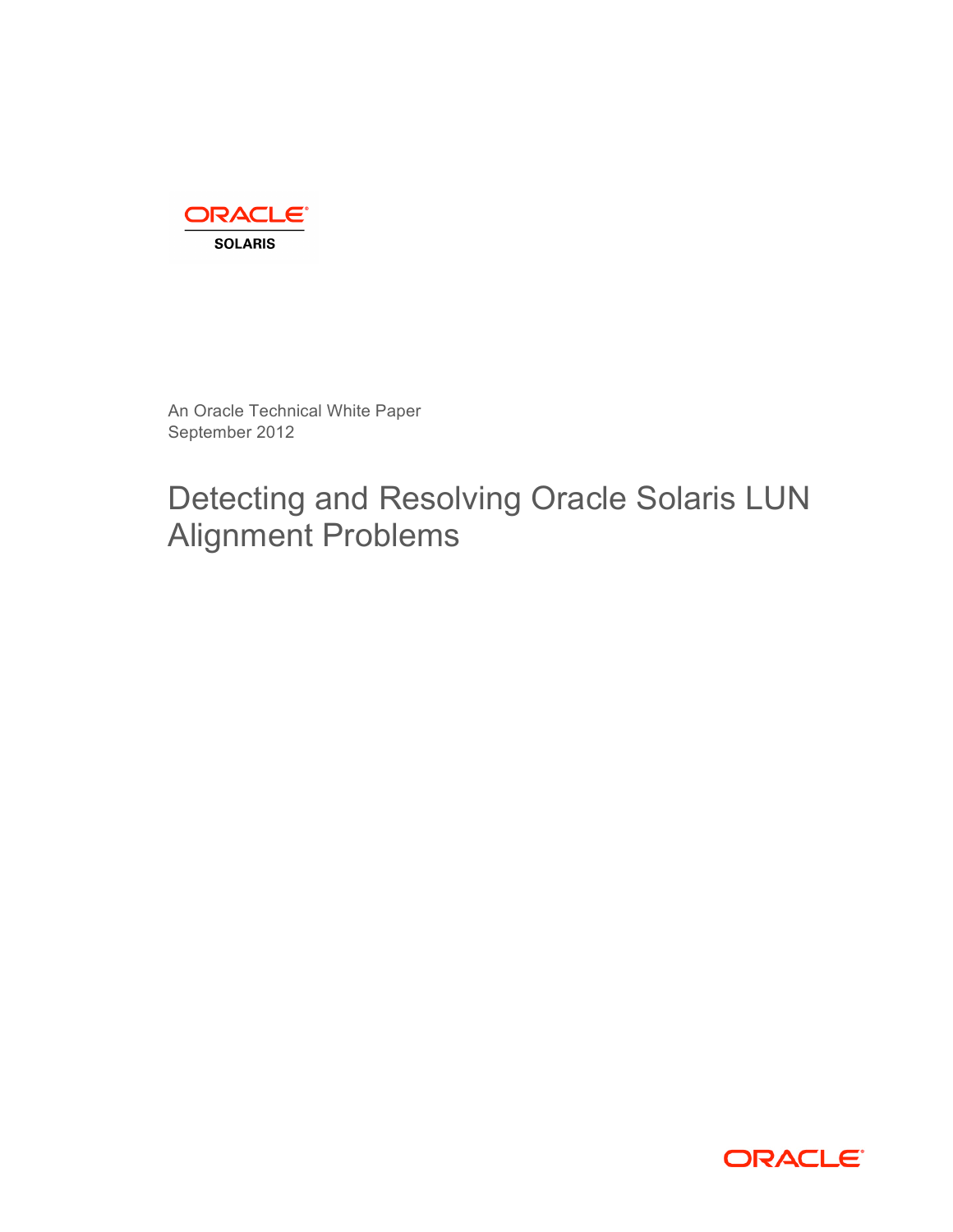| LUN Alignment Challenges with Advanced Storage Devices 2  |  |
|-----------------------------------------------------------|--|
|                                                           |  |
|                                                           |  |
|                                                           |  |
| DTrace Analytics Code to Detect LUN Alignment Problems  9 |  |
|                                                           |  |

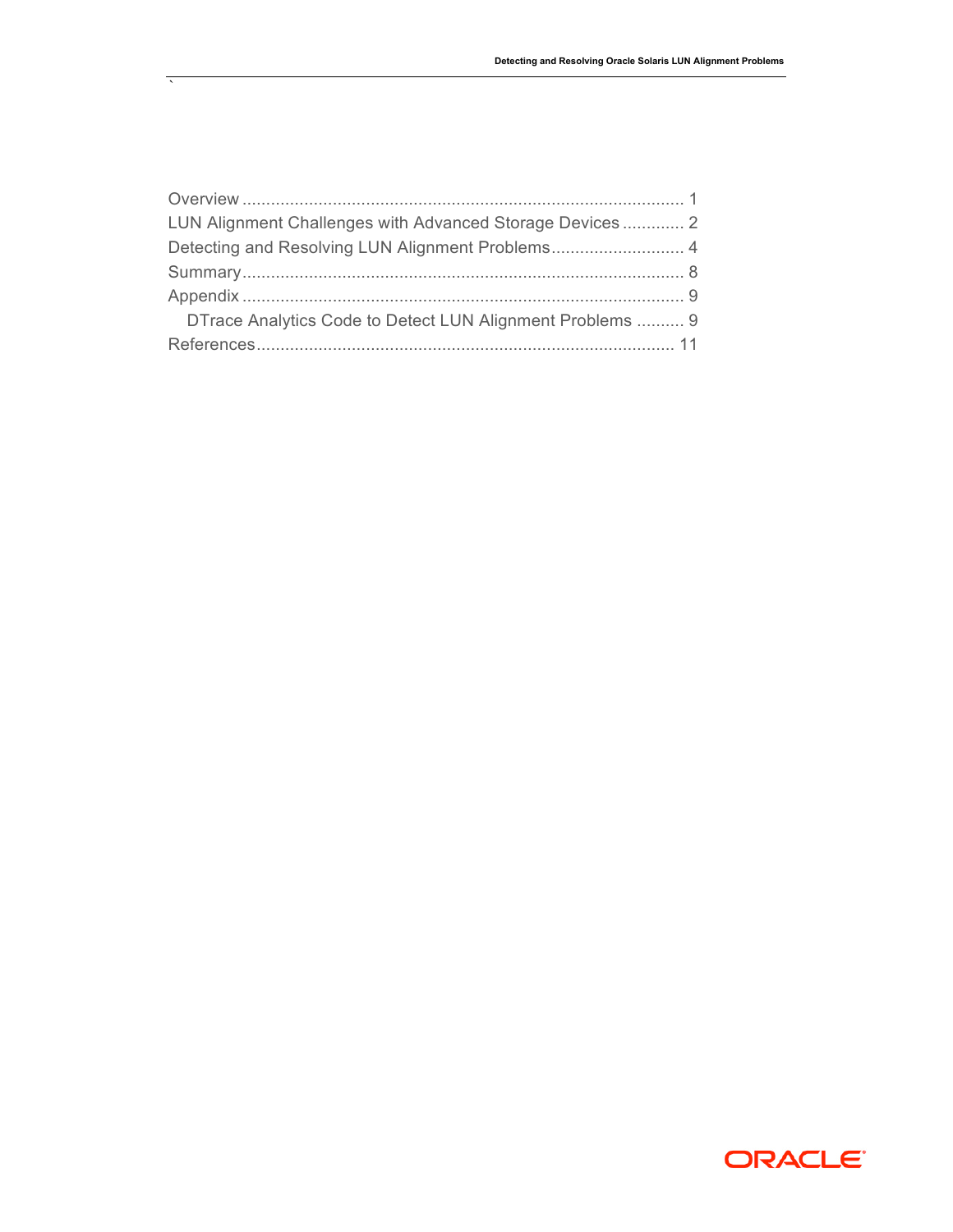## **Overview**

`

The Sun ZFS Storage Appliance offers block type volume access (LUNs) to client systems. These volumes can be configured using a block size that is optimized for a client's application I/O profile. It is critical that the start of the client partitions aligns with the blocks on the ZFSSA volumes. Often clients' partitioning configuration and formatting tools are still based on the old SCSI 512 bytes sector addressing model, which may cause partition misalignment, resulting in increased I/O response times and reduced I/O throughput.

This paper describes how to use the Oracle Solaris format utility to correctly set up partitions for a Oracle Solaris EFI-based partitioning schema for Sun ZFS Storage Appliance volumes using an 8K block size. Oracle Solaris provides system administrators with advanced DTrace Analytics monitoring to detect LUN alignment problems that can be alleviated with the Oracle Solaris VTOC or EFI format disk label utility. This paper shows how to use DTrace Analytics on an active system and resolve those LUN alignment problems by tuning the EFI disk label.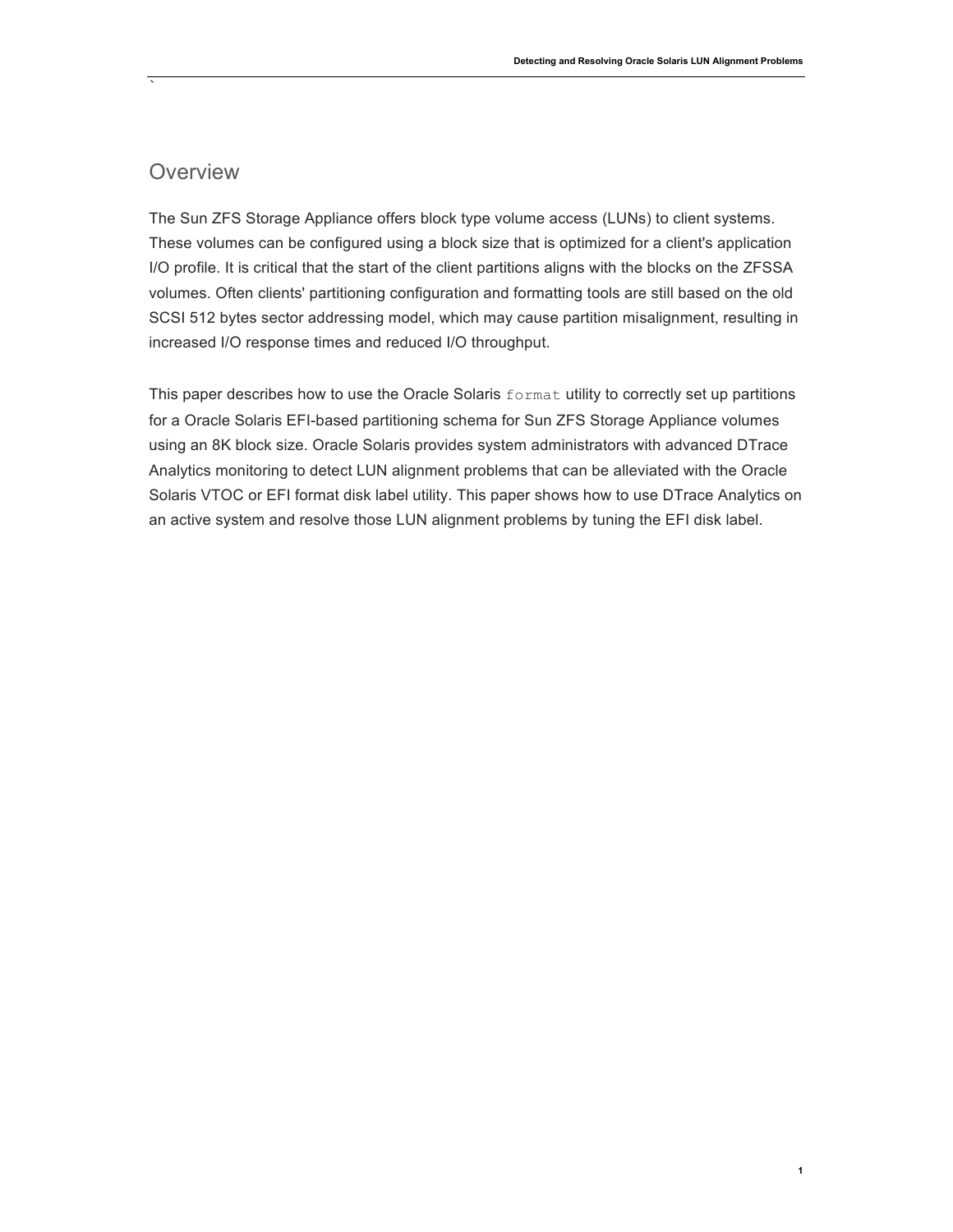## LUN Alignment Challenges with Advanced Storage Devices

`

Legacy disk drives accessed with the SCSI protocol present a logical block architecture (LBA) to the operating system that has historically relied on a 512B sector size for data storage, and the default behavior of operating system tools for formatting and accessing disk drives uses 512B aligned records to store metadata about the drive geometry as well as end-user data. Although this process works well for simple disk drives, it can produce suboptimal results for integrated storage systems that internally process data in larger allocation units.

For example, as shown in Figure 1, the default Oracle Solaris EFI disk label creates a slice that starts at sector 34. So if the OS does an 8kB access on the start of the file system, this translates to an access to the virtual sectors 34 through sector 49 and requires the storage system to read two 8kB allocation units, virtual sectors 32-47 and sectors 48-63, to process the requested data.



### **Figure 1. Default Oracle Solaris EFI disk label structure**

Such misaligned I/O conditions reduce the efficiency with which the storage system can process I/O and consequently may increase response time at a fixed throughput or reduce throughput at a fixed response time.

Figures 2 and 3 show examples of the I/O response time and throughput characteristics associated with misaligned and aligned  $I/O$  on the same storage system. Resolving  $I/O$  alignment challenges presented by storage devices with allocation unit sizes greater than 512B requires that the system administrator begin storing user data on the first storage device allocation unit available after the disk label or volume table of contents (VTOC). Configuring the operating system to leave enough empty space between the end of the disk label and the first byte of user data ensures that the first byte of user data is written to the first byte of an allocation unit on the storage device.

For example, the Oracle Solaris EFI disk label is stored on the first 33 sectors of the LUN presented by the storage device, and the default partition table layout stores user data starting at sector 34 or 17kB into the LUN. To align I/O on an 8kB allocation unit, the starting sector of the data partition may be advanced to sector 48 (24kB), sector 64 (32kB), or any multiple of 16 sectors beyond sector 48. To accommodate larger allocation unit sizes, choose an appropriately larger starting sector: 128 for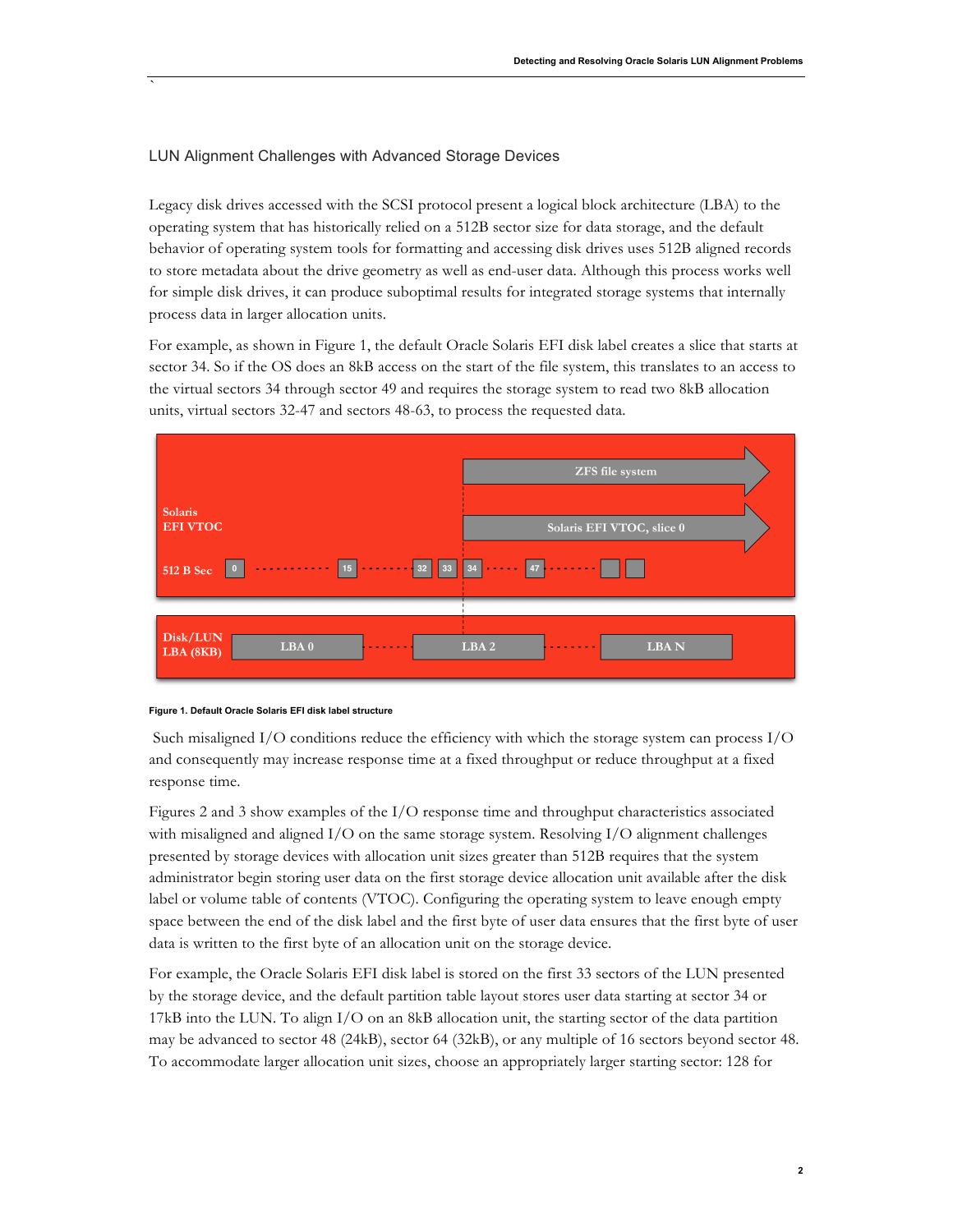64kB or 256 for 128kB. Figure 3 shows an example of how to use the Oracle Solaris format -e command to perform this alignment.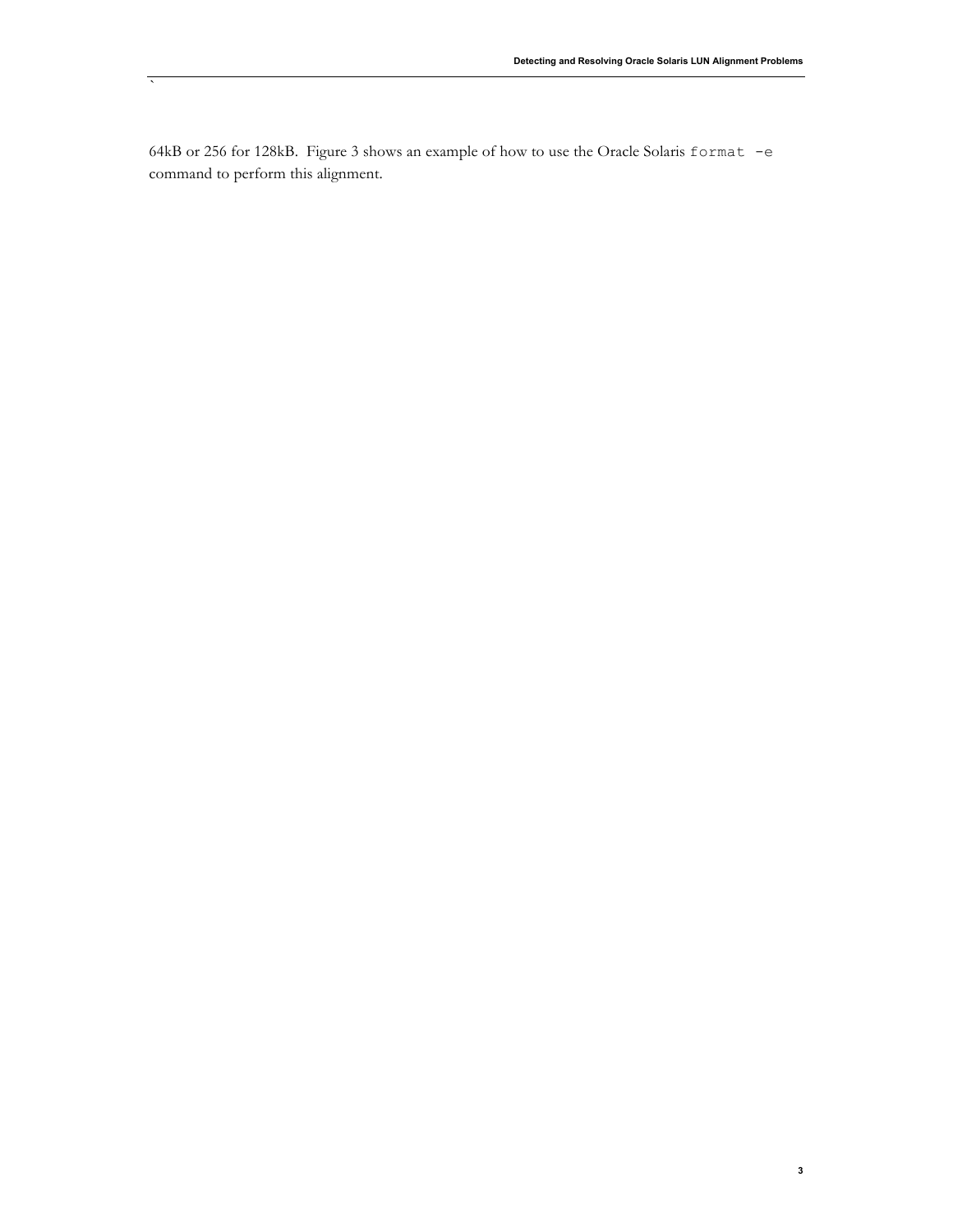# Detecting and Resolving LUN Alignment Problems

`

Detecting LUN alignment problems challenges the system administrator because of the complexity of the I/O processing stack between the application executing the I/O system call and the LUN processing the I/O. Complications include the presence of file systems and volume managers that may change the physical characteristics of the application-initiated I/O as well as knowledge of the partition table on the LUN.

To simplify detection of LUN alignment problems in these complex environments, Oracle Solaris DTrace Analytics provides the function boundary testing (fbt) provider to track I/O operations at the SCSI driver layer (sd). The code listed in the Appendix shows an example of how to monitor a running system to verify 8kB alignment of I/O at the LUN level. To illustrate the benefit of maintaining I/O alignment between the host-side data access and the allocation unit size of the storage device, this section shows a real example of client-reported I/O performance measurements and correlated DTrace Analytics output from misaligned and aligned cases, and an example of how to control data alignment using the Oracle Solaris format utility to tune an EFI disk label.

Figure 2 shows storage system performance for 8kB random read operations using a default EFI disk label that leads to client-side I/O being executed on 9kB boundaries. The workload shown in the test case is 64 outstanding 8kB read requests, and performance is quantified by a 3.9 ms I/O response time at a throughput of 15,900 IOPS. In practice, there is no obvious indication from this report that an I/O alignment problem is occurring except that I/O response time is longer and I/O throughput is lower than expected for the given workload running on the specific storage system.

```
# iostat -xnzcT d 1
Tue Jan 26 10:39:43 2010
    cpu
 us sy wt id
 15094extended device statistics
                kr/s kw/s wait actv wsvc_t asvc_t \frac{1}{2} w \frac{1}{2} b device<br>0.0 8.0 0.0 0.0 0.0 6.7 0 1 c2t0d0
   r/sw/s
          1.00.015639.6 42.0 124467.0 0.0 0.1 62.9 0.0 4.0 10 100 cOt6dO
Tue Jan 26 10:39:44 2010
    cpu
us sy wt id
 1 5 0 94
                   extended device statistics
          w/s kr/s kw/s wait actv wsvc_t asvc_t %w %b device
   r/s15887.3 44.0 126417.8 0.0 0.1 62.8 0.0 3.9 9 100 cOt6dO
Tue Jan 26 10:39:45 2010
    cpu
us sy wt id
 1 \quad 5 \quad 0 \quad 94extended device statistics
          w/s kr/s kw/s wait actv wsvc_t asvc_t %w %b device
   r/s15437.0 38.0 122907.9 0.0 0.1 63.0
                                           0.0 4.1 9 100 cOt6d0
Tue Jan 26 10:39:46 2010
```
**Figure 2. I/O using misaligned EFI label**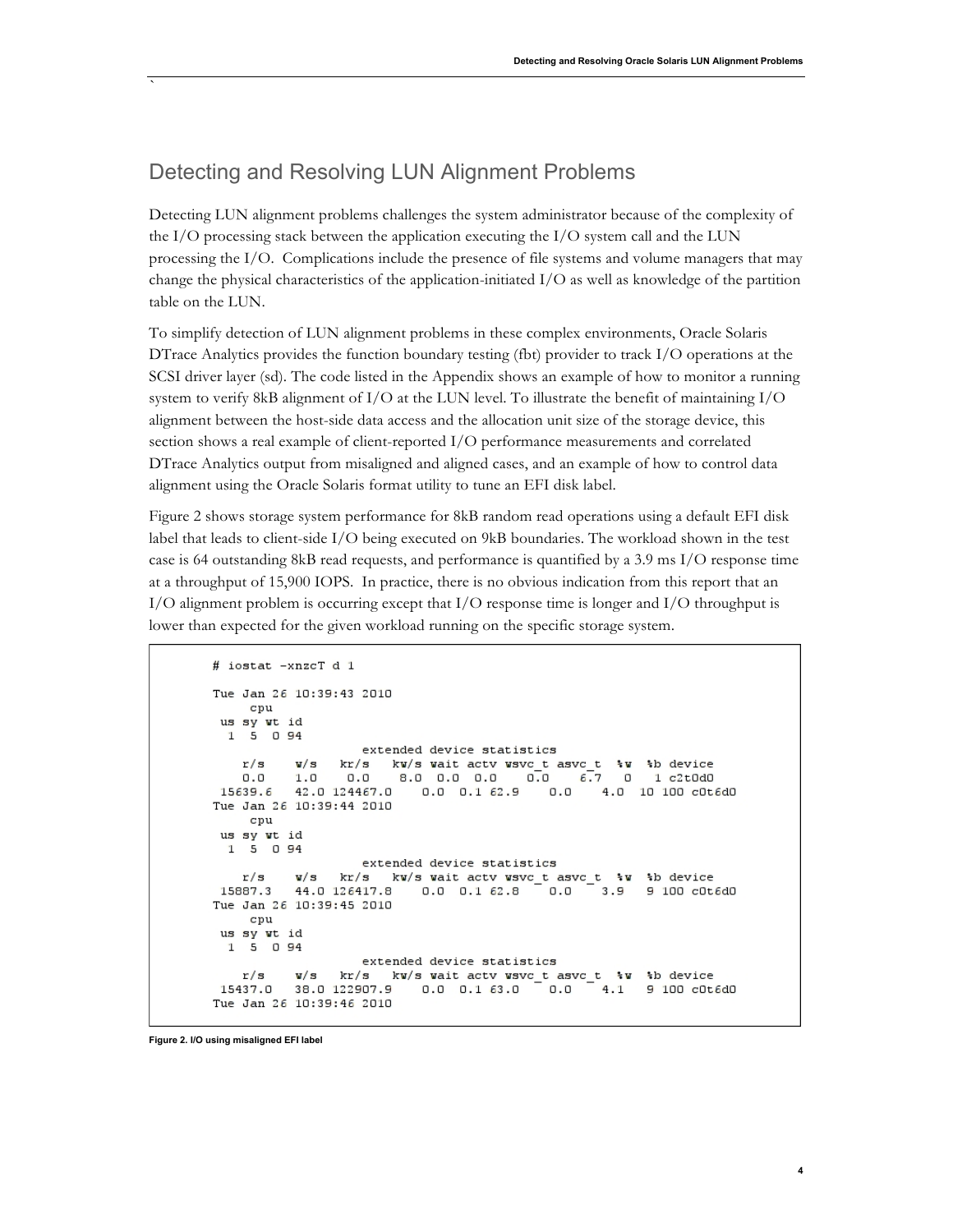Figure 3 shows the output of the supplied DTrace Analytics script that lists the root-cause of the performance problem. The example shows that, although the host is performing 8kB I/O operations consistent with the known allocation unit size of the LUN, the operations are executed on 9kB boundaries. Consequently, for each host-initiated I/O against the LUN, the storage target needs to access two adjacent 8kB blocks: the first block for the first 7kB of the I/O and a second block for the remaining 1kB. This leads to inefficient processing of data, increases in response time, and degradation in throughput.

```
# ./align.d
5.000000284 seconds elapsed
  72627 IOs issued
  71682 IOs misaligned,
                              1 block offset
                                                1011 byte offset
    484 IOs non-multiple of 8KB
      0 Percent non-8k IOs
          value
                ------------- Distribution ------------- count
             -1 +\Omega0<sub>1</sub>4253
              1<sub>1</sub>6
              4|133
              8<sub>1</sub>27
             16O
```
### **Figure 3. DTrace Analytics output using misaligned EFI label**

`

Proper configuration of the starting location for data storage on the LUN can resolve the I/O alignment issue. On the Oracle Solaris operating system, the format command tool displays, creates and modifies partitions and labels disks. Figure 4 shows that the format output of the first available sector of an EFI disk label in Oracle Solaris is at 34, which is two blocks beyond 32kb being used for this example. Figure 4 also shows the steps to correct the 32kb block offset of the EFI label using format in expert mode with the -e option.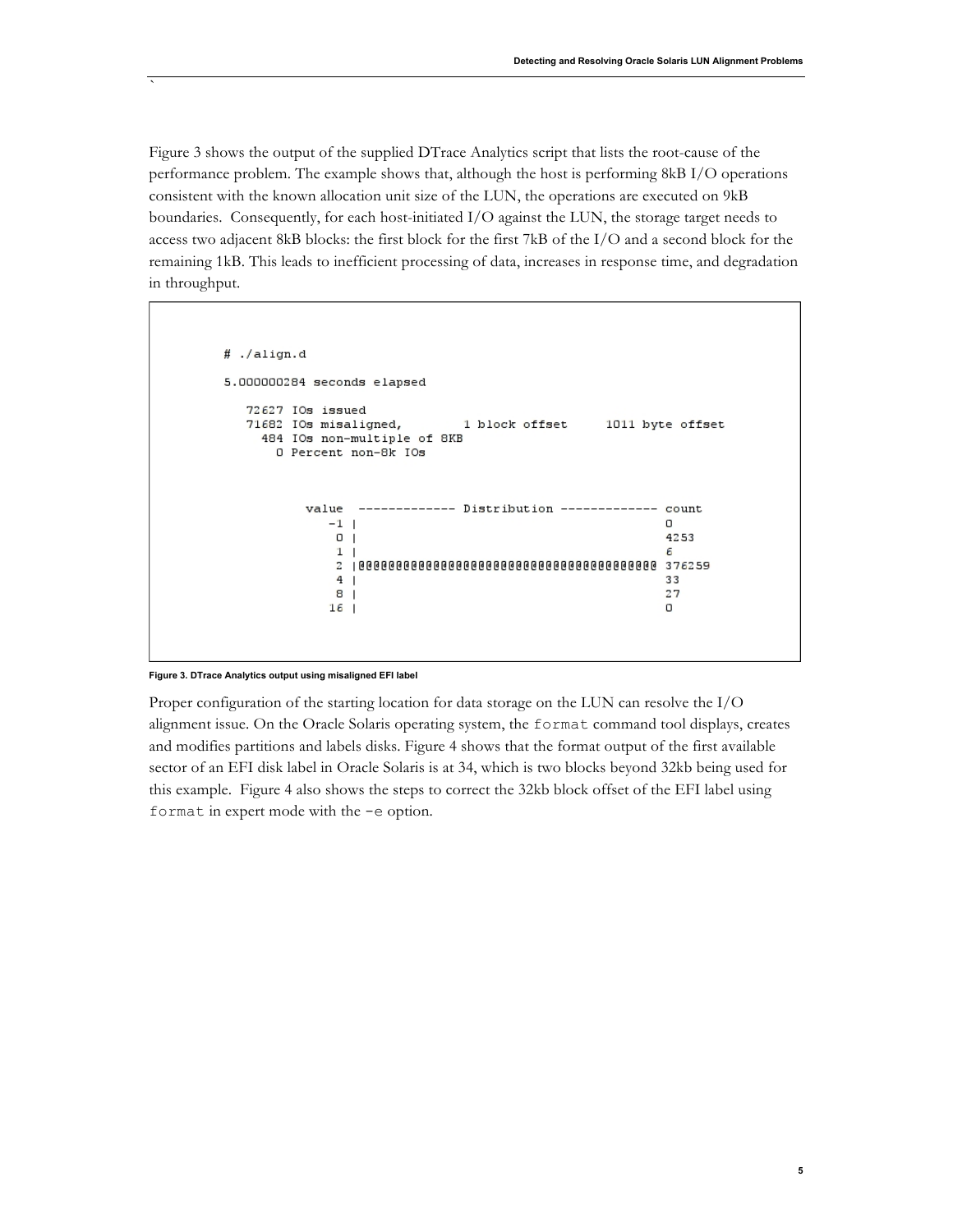```
format -e /dev/rdsk/c0t6d0s0
selecting /dev/rdsk/c0t6d0s0
[disk formatted]
FORMAT MENU:
\sim \sim \simpartition - select (define) a partition table
\cdotsFormat> partition
PARTITION MENU:
\ldotsprint - display the current table
\ldotspartition> print
Current partition table (original):
Total disk sectors available: 268419037 + 16384 (reserved sectors)
Part
            Tag
                    Flag
                               First Sector
                                                        Size
                                                                       Last Sector
  \mathbf{0}usr
                                                    127.99GB
                                                                         268419037
                     wm
                                          341 unassigned
                     wm
                                           \overline{\mathfrak{o}}\BoxO
                                                          O
  2 unassigned
                                           \BoxO
                     wm
  3 unassigned
                                           \Box\hbox{O}O
                     wm
  4 unassigned
                     wm
                                           \Box\Box\cup\Omega\Omega\Omega5 unassigned
                     wm
  6 unassigned
                     wm
                                           \Omega\Omega\Omega7 unassigned
                     wm
                                           \Omega\Omega\Omega8
      reserved
                     wm
                                  268419038
                                                       8.00MB
                                                                         268435421
partition> 0
                               First Sector
                                                        Size
                                                                       Last Sector
Part
                    Flag
           Tag
                                                    127.99GB
                                                                         268419037
  \cupusr
                     wm
                                          34
Enter partition id tag[usr]:
Enter partition permission flags[wm]:
Enter new starting Sector[34]: 64
Enter partition size[268419004b, 268419067e, 131063mb, 127gb, 0tb]: $
partition> label
[O] SMI Label
[1] EFI Label
Specify Label type[1]: 1
Ready to label disk, continue? y
partition> print
Current partition table (unnamed):
Total disk sectors available: 268419037 + 16384 (reserved sectors)
Part
            Tag
                    Flag
                               First Sector
                                                        Size
                                                                       Last Sector
  \boldsymbol{0}127.99GB
                                                                         268419036
            _{\rm usr}wm
                                          641 unassigned
                                           \overline{\mathfrak{o}}\Box\Boxwm
                                           \hbox{O}\hbox{O}O
  2 unassigned
                     wm
                                           \Omega\Omega3 unassigned
                     wm
                                                          \Omega\Omega\Box\Omega4 unassigned
                     wm
  5 unassigned
                     wm
                                           \Box\Box\Omega6 unassigned
                     wm
                                           \Box\BoxO
  7 unassigned
                                           \Omega\hbox{O}\Omegawm
                                                                         268435421
                                  268419038
                                                       8.00MB
  8
      reserved
                     wm
partition> quit
```
**Figure 4. Using the format -e command**

`

The DTrace Analytics ouptut shown in Figure 5 verifies that correct I/O alignment is preserved between the application and the storage device. In this example, all 8kB read I/O operations are conducted on multiples of 8kB on the LUN presented by the storage system.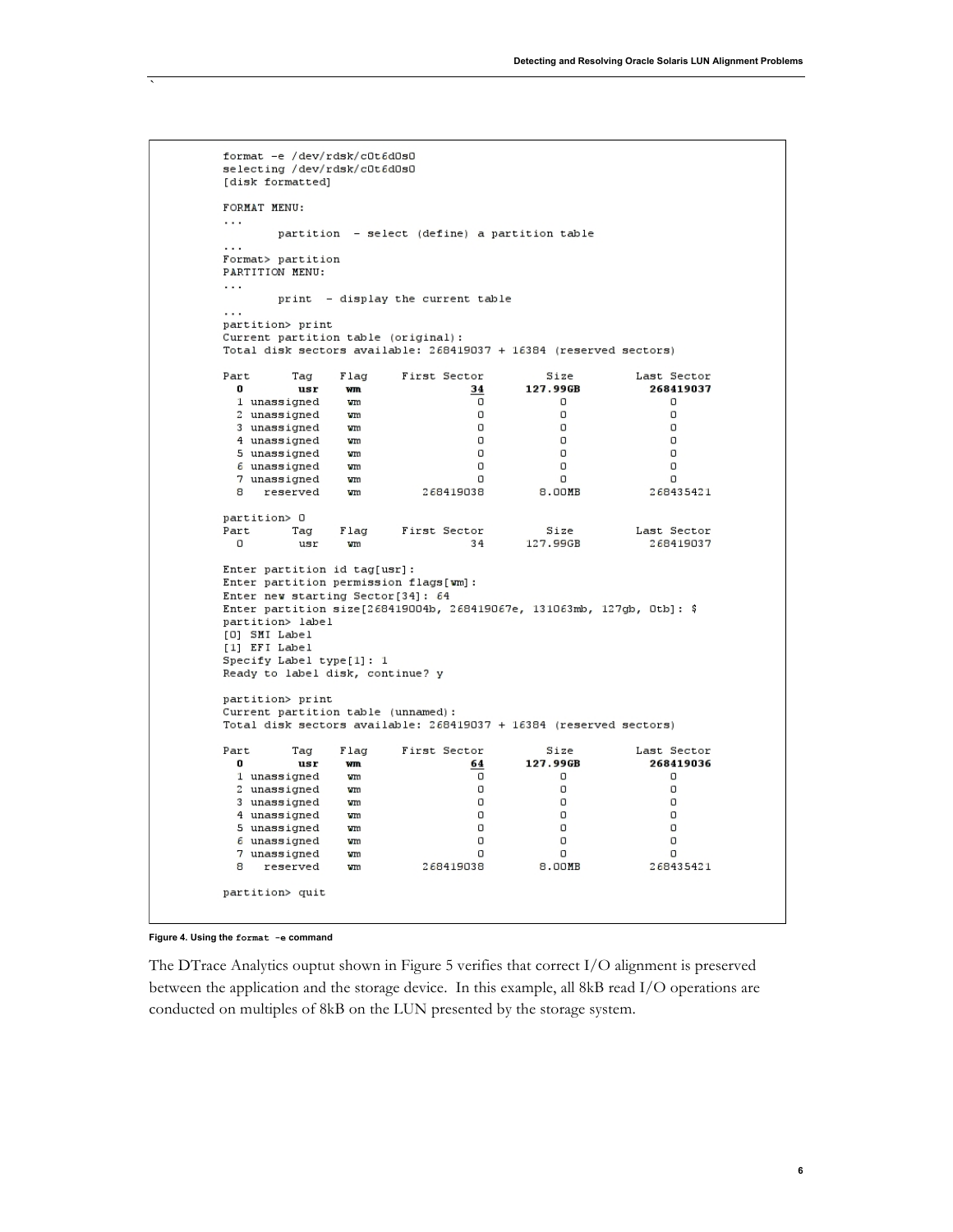```
# ./align.d
5.000007182 seconds elapsed
   94878 IOs issued
                                0 block offset
                                                 O byte offset
       0 IOs misaligned,
     629 IOs non-multiple of 8KB
       O Percent non-8k IOs
           value ------------- Distribution ------------- count
              -1 |
                                                             \Omega1 -\overline{7}2<sub>1</sub>\overline{7}4<sub>1</sub>48
                                                            49
               8<sub>1</sub>16<sub>1</sub>\cup
```
**Figure 5. DTrace Analytics output using aligned EFI label**

`

As a result of maintaining I/O alignment, system performance improves, as shown in Figure 6. In this example, I/O response time drops to 3.3 ms and throughput increases to 20,200 IOPS. This shows a 20% gain in system performance for the tested workload. In practice, performance gains may be greater or less, depending on the specific workload and the hardware configuration supporting the workload.

```
# iostat -xnzcT d 1
Tue Jan 26 10:41:11 2010
    cpu
\begin{array}{cc}\n\text{us sy wt id} \\
1 & 6 & 0 & 93\n\end{array}extended device statistics
    r/s
           w/s kr/s kw/s wait actv wsvc_t asvc_t %w %b device
r/s w/s kr/s kr<br>20233.6 56.0 161002.7
                           0.0 \t 0.162.80.0 3.1 11 100 cd6d0Tue Jan 26 10:41:13 2010
    cpu
 us sy wt id
 0 6 0 94extended device statistics
    r/sw/s kr/s kw/s wait actv wsvc_t asvc_t %w %b device
         W/S kr/s k<br>48.0154315.7<br>6.10:41:15.2010
 19382.3
                           0.0 0.1 62.6 0.0 3.2 11 100 c0t6d0Tue Jan 26 10:41:15 2010
    cpuus sy wt id
  16094extended device statistics
    r/sw/s kr/s kw/s wait actv wsvc_t asvc_t %w %b device
          48.0 161068.9
                           0.0 \t 0.163.00.0 3.1 10 100 c0t6d020226.4
```
**Figure 6. Verifying with the iostat command**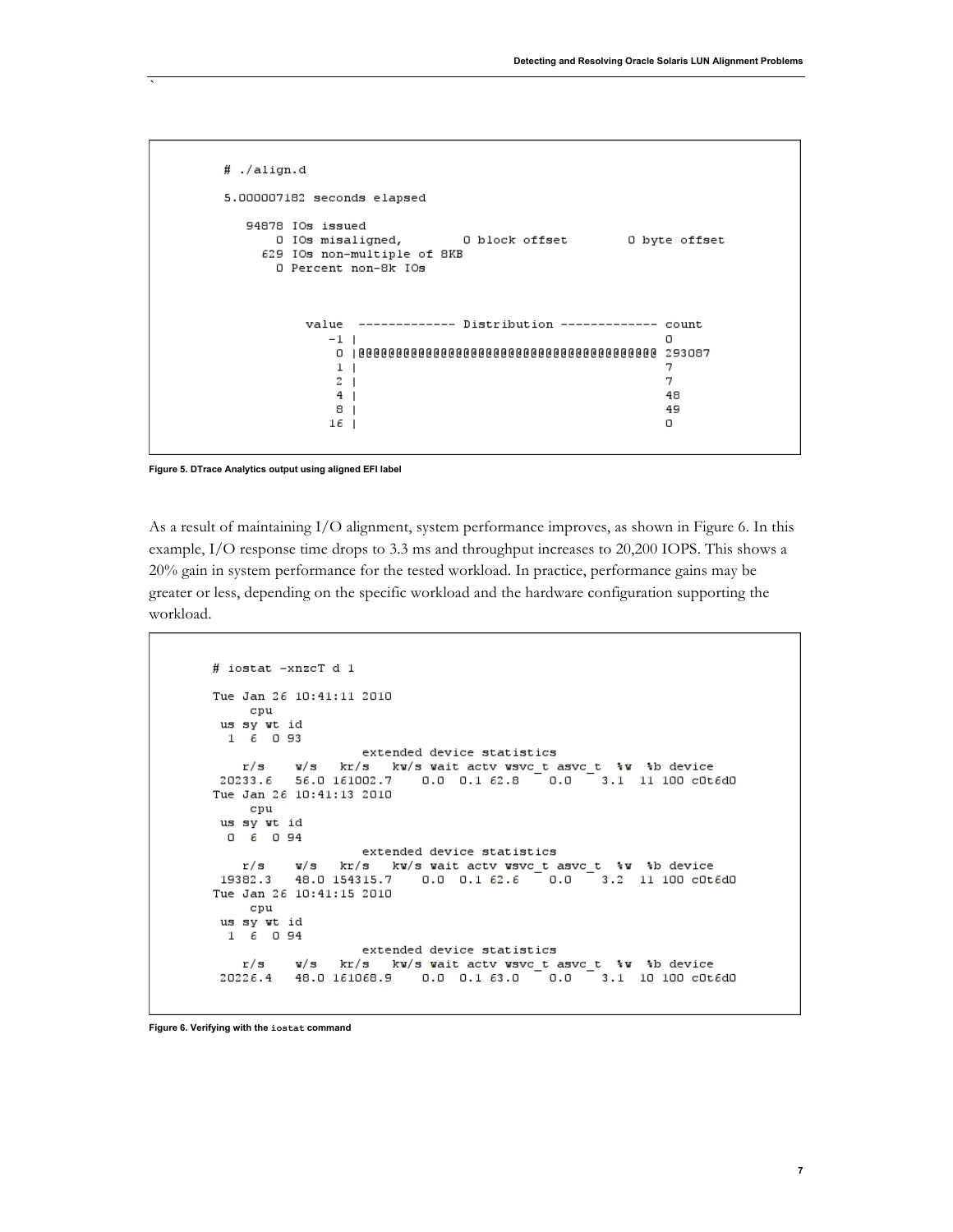# **Summary**

`

Detecting LUN alignment issues with advanced storage devices like the Sun ZFS Storage Appliance can be achieved fairly quickly and easily using the built-in Oracle Solaris-tools to monitor I/O with iostat and DTrace Analytics, and once detected can quickly be corrected by calculating the correct beginning block sector based on the I/O block size and using the format command to write a proper EFI label. The result of this tuning is more efficient data processing by the underlying storage system, a reduction in I/O response time, and an increase in I/O throughput compared to untuned systems. Administrators seeking the most efficient use of storage resources should follow this best practice.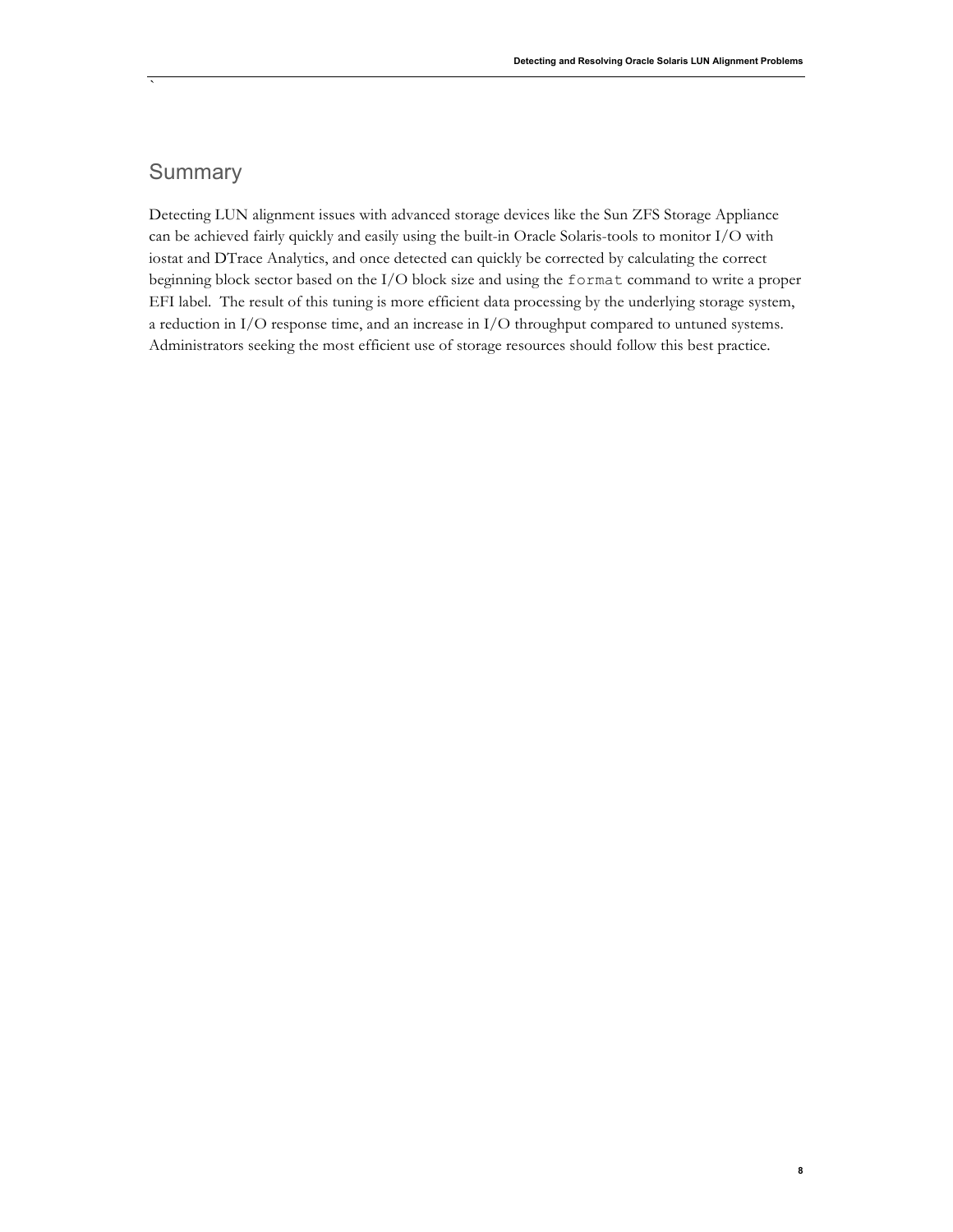## Appendix

```
DTrace Analytics Code to Detect LUN Alignment Problems
```

```
#!/sbin/dtrace –qs
# Script to detect IO misalignment for 8K based LUN volumes
BEGIN
{
         start = timestamp;
}
int issued;
int misaligned;
int misalignedBy;
int nonmult;
int tot issued;
int tot misaligned;
int tot_misalignedBy;
int tot_nonmult;
int tot_elapsed;
struct buf *bp;
struct sd_xbuf *xp;
fbt:sd:sd_core_iostart:entry
{
         issued++;
        bp = (struct but * ) arg2;xp = (struct sd_xbut *)((bp) -> b_private);misaligned += (xp->xb_blkno % 8) ? 1 : 0;
         misalignedBy += (xp->xb_blkno % 8 );
        % @misalignedByHist = quantize(xp->xb blkno % 8 );
         nonmult += (bp->b_bcount % 8192) ? 1 : 0;
        @a[bp->b] bcount] = count();
}
END
{
         elapsed = timestamp - start;
         tot_elapsed += elapsed;
         tot_issued += issued;
         tot_misaligned += misaligned;
         tot_nonmult += nonmult;
      tot misalignedBy += misalignedBy;
      printf( "========================================\n");
      printf( "Totals\n");
      printf( "========================================\n");
         printf( "\n IO size Count\n" );
         printa( @a);
        printf( "\n IO misalignment Count\n" );
         printa( @misalignedByHist);
         printf( "%d.%09d seconds elapsed\n\n", tot_elapsed / 
1000000000, tot_elapsed % 1000000000);
```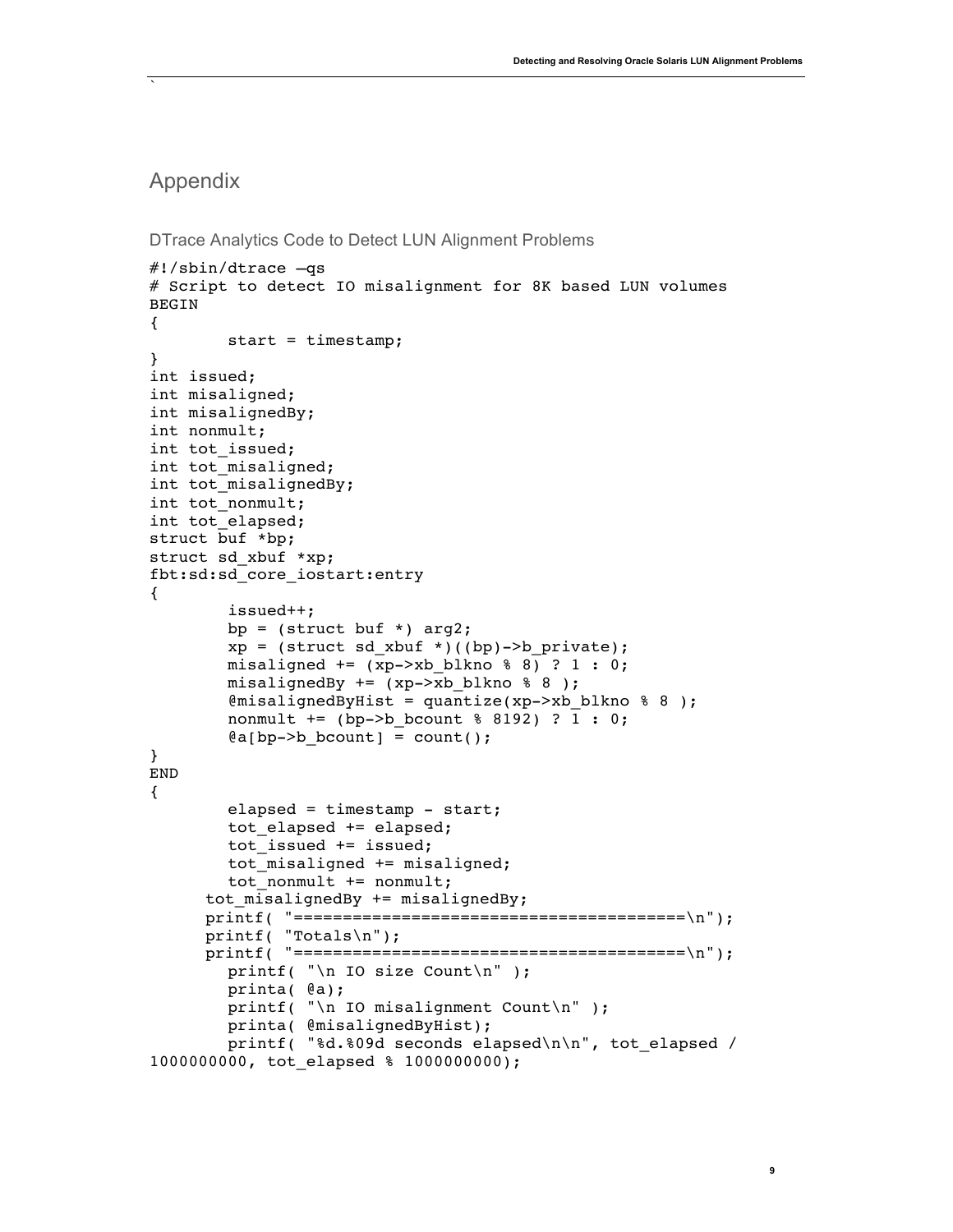```
 printf( "%8d IOs issued\n%8d IOs misaligned, %8d block 
offset %8d byte offset\n",
                tot issued,
                tot misaligned,
                  (tot_issued==0 ? 0 : tot_misalignedBy / 
tot issued),
                  (tot_issued==0 ? 0 : 512 * tot_misalignedBy / 
tot issued)
         );
         printf( "%8d IOs non-multiple of 8KB\n", tot_nonmult );
         printf( "%8d Percent non-8k IOs\n", (tot_issued==0 ? 0 : 
(tot nonmult * 100 / tot issued)) );
}
tick-5sec
{
         elapsed = timestamp - start;
         printf( "%d.%09d seconds elapsed\n\n", elapsed/1000000000, 
elapsed%1000000000);
         printf( "%8d IOs issued\n%8d IOs misaligned, %8d block 
offset %8d byte offset\n",
                 issued,
                 misaligned,
                 (issued==0? 0: misalignedBy / issued),
                  (issued==0? 0: 512 * misalignedBy / issued)
         );
         printf( "%8d IOs non-multiple of 8KB\n", nonmult );
         printf( "%8d Percent non-8k IOs\n\n", (issued==0 ? 0 :( 
nonmult * 100 / issued )) );
         printa( @misalignedByHist );
         tot_elapsed += elapsed;
        tot issued += issued;
         tot_misaligned += misaligned;
         tot_nonmult += nonmult;
        tot misalignedBy += misalignedBy;
         start = timestamp;
        issued = 0;misaligned = 0;
         misalignedBy = 0;
        nonmult = 0;}
```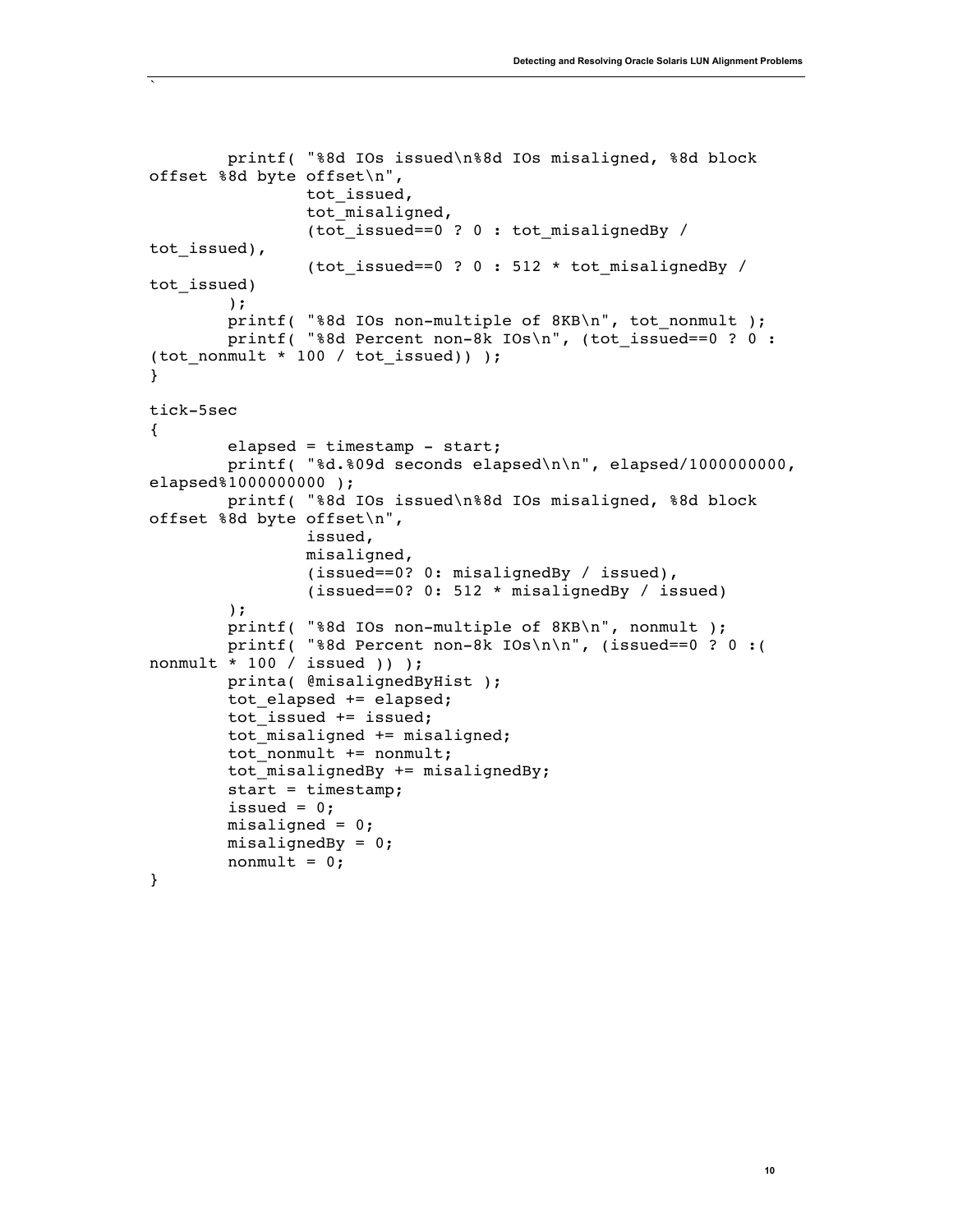# References

`

For further information on the following topics, see the following resources:

- LUN-Partition Alignment
	- Partition Alignment Guidelines for Unified Storage blog, by David Lutz: https://blogs.oracle.com/dlutz/entry/partition\_alignment\_guidelines\_for\_unified
- Oracle Solaris Product Information
	- Oracle Solaris 11 http://www.oracle.com/uk/products/servers-storage/solaris/solaris11/overview/index.html
	- How to obtain a copy of Oracle Solaris http://www.oracle.com/technetwork/server-storage/solaris11/downloads/index.html
	- Oracle Solaris 11 Documentation http://www.oracle.com/technetwork/documentation/solaris-11-192991.html
	- Oracle Solaris Disk Management http://docs.oracle.com/cd/E23824\_01/html/821-1459/disksconcepts-29477.html#scrolltoc
- Sun ZFS Appliances Product Information
	- Sun ZFS Storage Appliances http://www.oracle.com/us/products/servers-storage/storage/nas/overview/index.html
	- Sun ZFS Storage Appliance Documentation https://wikis.oracle.com/display/FishWorks/Documentation
	- Oracle Unified Storage Systems Documentation http://www.oracle.com/technetwork/documentation/oracle-unified-ss-193371.html